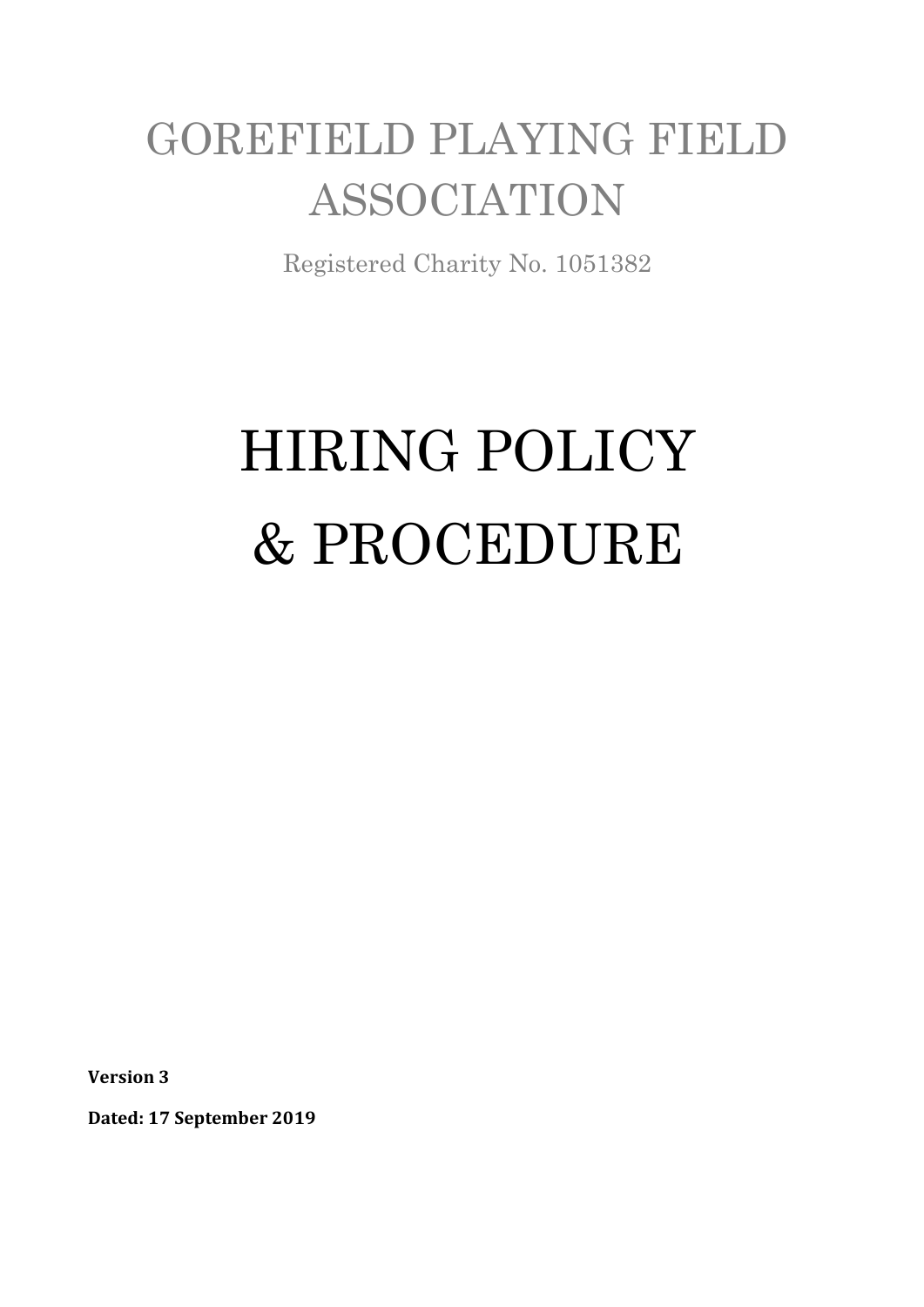## **HIRING POLICY**

Gorefield Playing Field Association Committee hereafter known as 'The Management Committee' is governed by a Conveyance dated 19/05/1972 as amended by Scheme dated 13/05/1999 as amended by resolution dated 17/05/2012 as amended on 21 May 2019

The aims and objectives of the said governing document are to provide a Committee to manage the provision, maintenance and improvement of the playing field, play and exercise equipment Community Hall and Sports Pavilion. The aims, objectives and area of benefit have been referred to when setting out this hiring policy. The area of benefit of said Charity is the Parish of Gorefield.

All employees, volunteers and trustees must abide by this policy.

#### **Premises**

- 1. Any part of the field or building is available for hire individually or in any combination for any lawful purpose.
- 2. The premises are not offered as being suitable for any specific activity.
- 3. Separate rooms of the building may be booked for use by different hirers concurrently; foyer, toilet and kitchen facilities may be shared in this situation.

#### **Hirers**

No potential hirer will receive less favourable treatment on the grounds of gender, age, colour, race, nationality, racial or national origins, cultural heritage, disability, marital status, social background, sexual orientation or geographical location.

The Management Committee referred to the above statement when setting out this hiring policy.

- 1. Hirers must be aged 18 years old or over.
- 2. Where a hiring is made by an organisation or group of people, one person must be named as the responsible Hirer.
- 3. No request for hire shall displace an existing booking with the exception of requirements in case of an emergency/exceptional circumstance, as deemed by the Management Committee, or as a polling station for use at local government or national election.
- 4. Hire for 16th to 21st birthday parties is restricted to Gorefield residents.
- 5. Local groups wishing to hire the hall will have precedence over outside groups or commercial hirers.
- 6. All hire is subject to the conditions of hire set by the Management Committee. A set of standard conditions of hire will be given upon confirmation of each booking.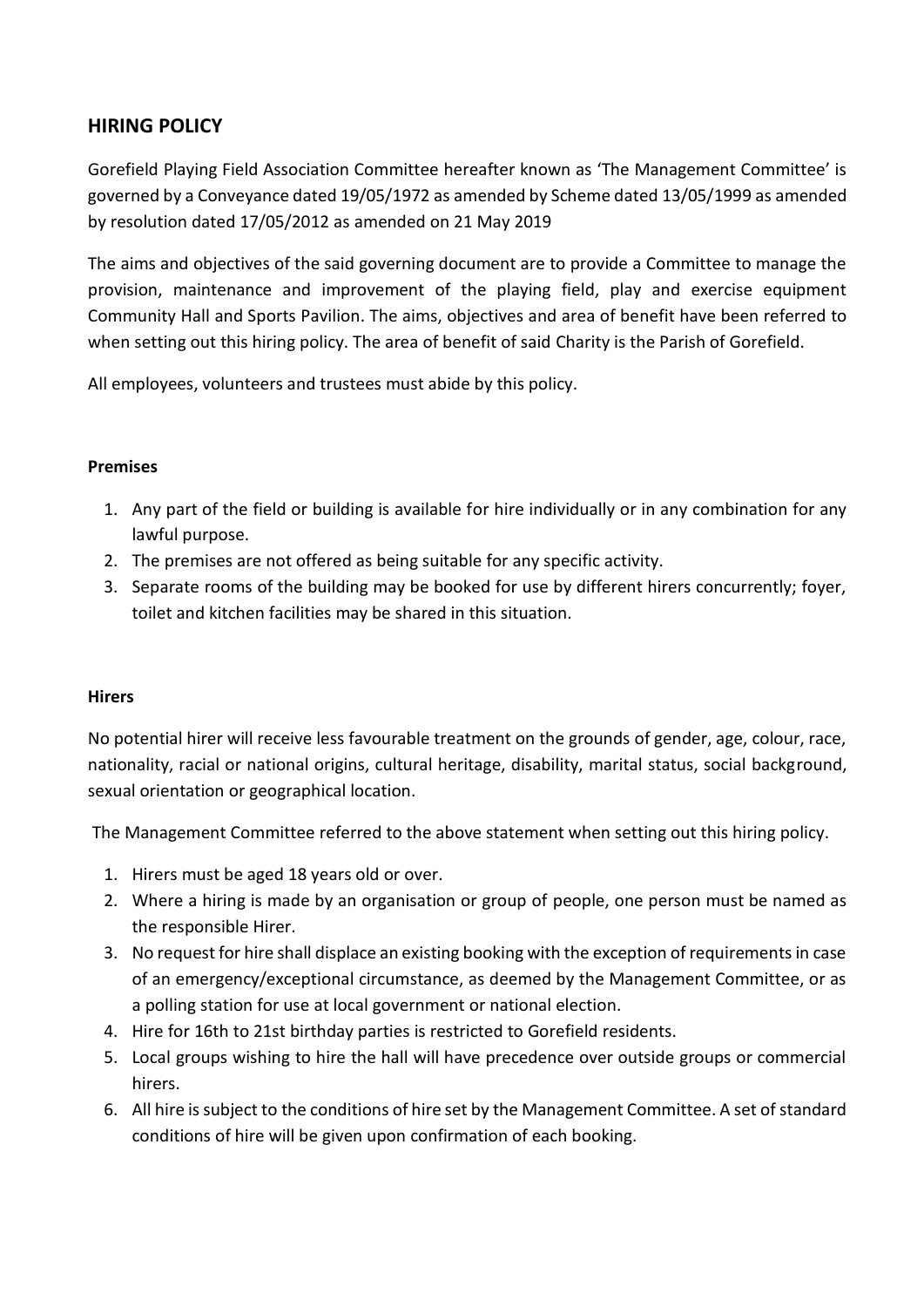#### **Charges**

- 1. Hire charges will be as set by the Management Committee. These will be reviewed annually.
- 2. Set up and clear away time will be included within the period of hire.
- 3. All occasional hirers will be able to secure their booking with 10% of the total hiring fee (minimum £10).
- 4. An additional security deposit will be required at least 14 days prior to period of hire, for applicable rates see hire charges. Payment of this will also act to secure the booking.
- 5. Security deposit payments will be refunded after an event providing that the hiring officer is satisfied that the hall and its perimeter have been left in a satisfactory condition. If the hiring officer is not satisfied a decision may be left to the Management Committee.
- 6. All payments, made by cheque, either as a security deposit or hiring fee, will only be accepted up to 14 days prior to period of hire.
- 7. Block bookings from local user groups will be invoiced on a quarterly basis in advance of their first period of hire.

#### **Cancellations**

- 1. Any monies already paid will normally be refunded by the Management Committee in full for hiring cancelled up to 6 weeks in advance of the hiring date. However, the Management Committee shall not be liable to make any further payment to the hirer in respect of expenses, costs or losses incurred directly or indirectly by the hirer in relation to a cancellation.
- 2. A hirer cancelling an event with less than four week's notice will normally be charged up to 25% of the hire charge if no alternative booking can be made for the same period of hire.
- 3. Hirers will be liable for the full charge for any bookings cancelled retrospectively.

### **HIRING PROCEDURE**

- 1. All booking enquiries will be made to the Booking Officer or Treasurer in the first instance.
- 2. The Booking Officer will respond to booking enquires within 24 hours either by phone or email.
- 3. The Booking Officer will hold the booking diary for hiring the facilities. In the case of an electronic diary the Booking Officer will keep this maintained and up to date.
- 4. The Booking Officer will provisionally book periods of hire until a signed copy of the hire agreement, accompanied by a deposit of 10% (minimum £10) of the hiring fee, the full hiring fee or the security deposit, has been received.
- 5. The Booking Officer will issue a copy of the Hiring Policy and Procedure to each hirer along with an Application Form and the Conditions of Hire. The hirer will be asked to sign and return the Application Form, which will be consecutively numbered.
- 6. Numbered copies will be kept in a file by the Booking Officer.